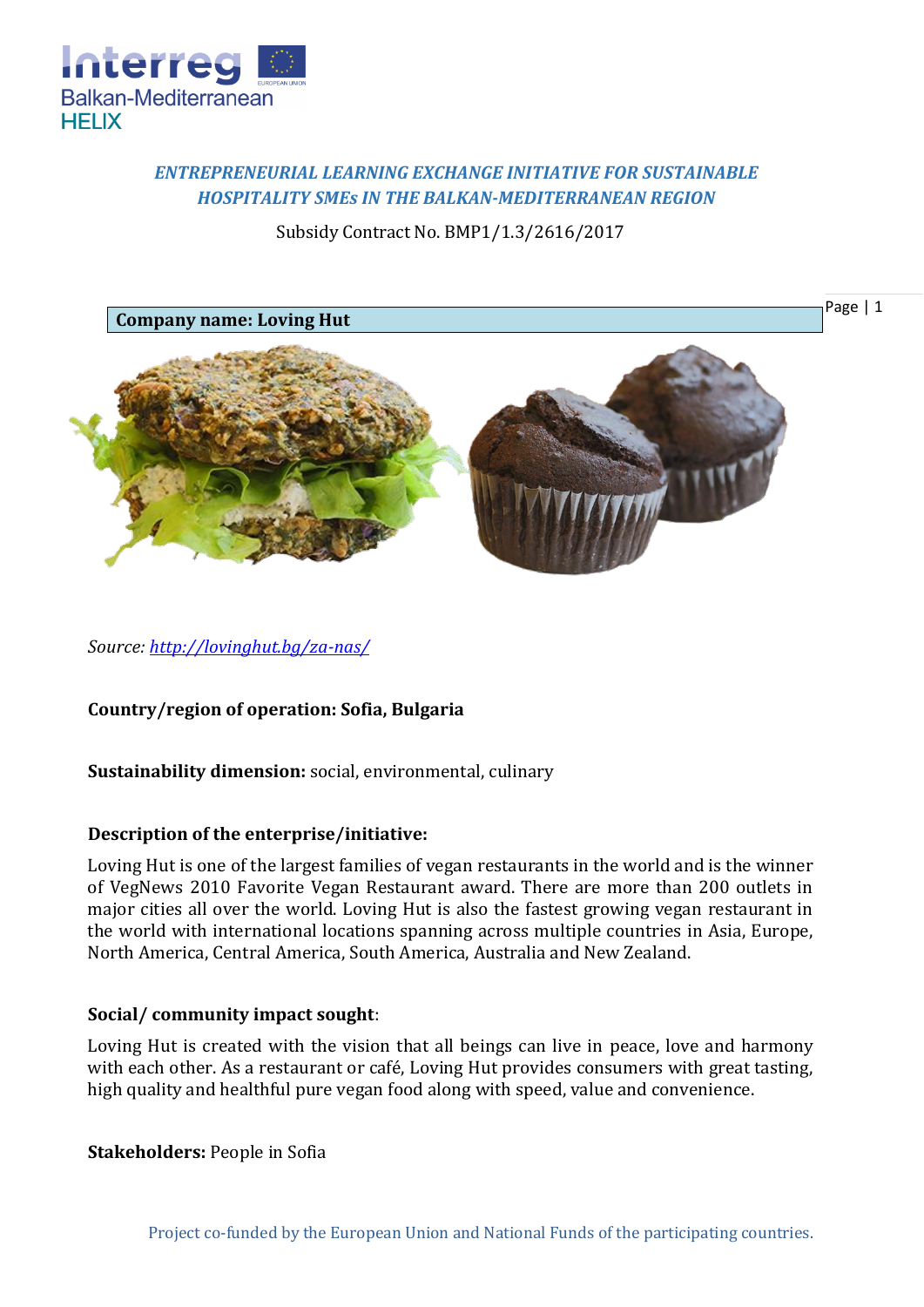

## **Approach applied:**

appears and in April 2015 they move from Plovdiv to Sofia and open the first Loving Hut in Page | 2 Founders of Loving Hut Sofia are Gergana and Krassimir Kerashki. In the beginning, they started their business in Plovdiv in 2014 under the name of "Vega Cuisine" with supplies of vegan food at home. They were later included in the Plovdiv agricultural markets. But Gerry and Krassi's big dream is to open a vegan healthy restaurant that is open every day for those who want to touch the delicious and healthy Vegan food. Such an opportunity Bulgaria. It is situated in the center of Sofia near the National opera house.

#### **Innovation applied:**

Loving Hut Sofia is the first vegan enterprise from the family in Bulgaria. In essence, Loving Hut is to be a Loving House of Heaven, filled with divine light and warmth, where nourishing Loving food for the body, mind, heart & spirit is served. All of the menu items are made with only wholesome, plant-based ingredients.

Unlike with the other restaurant chains, each Loving Hut is individually owned, with the autonomy to choose its own menu, thus giving a distinctive difference among all of the locations. This innovation is based on the principles of sustainability and is necessary because of the food/product differences in the different countries.

Loving Hut Sofia does not use white sugar. Sweets are sweetened with fruits, agaves or different types of jam. Also, sunflower refined oil is not used, but fats that are persistent and do not become toxic in heat treatment such as rice or grape seed oil or coconut oil. For bakery products the owners use flour from spelled, ground in place. The restaurant does not have a microwave. Cooking is made in front of the clients.

#### **Social impact and business results achieved:**

Loving Hut believes that a plant-based diet is healthier, more compassionate, and is the only sustainable diet for the whole planet.

#### **Financial situation / sustainability of the business model:**

Sustainability of the business is ensured by the use of local, seasonal products and the use of only healthy ingredients. In addition, the sustainability is enhanced by the selfinvolvement of the owners, the delivery services and the production of vegan party cakes upon request.

**Key success factors:** resource-efficiency, self-involvement, location

**Challenges and problems:** People should not be divided by eating habits and preferences. Many vegans share that they like the food in the Loving Hut but they don't go there with friends because many of their friends are not vegan and the restaurant has nothing to offer them, so people prefer a place with options for the ones eating and not eating certain food.